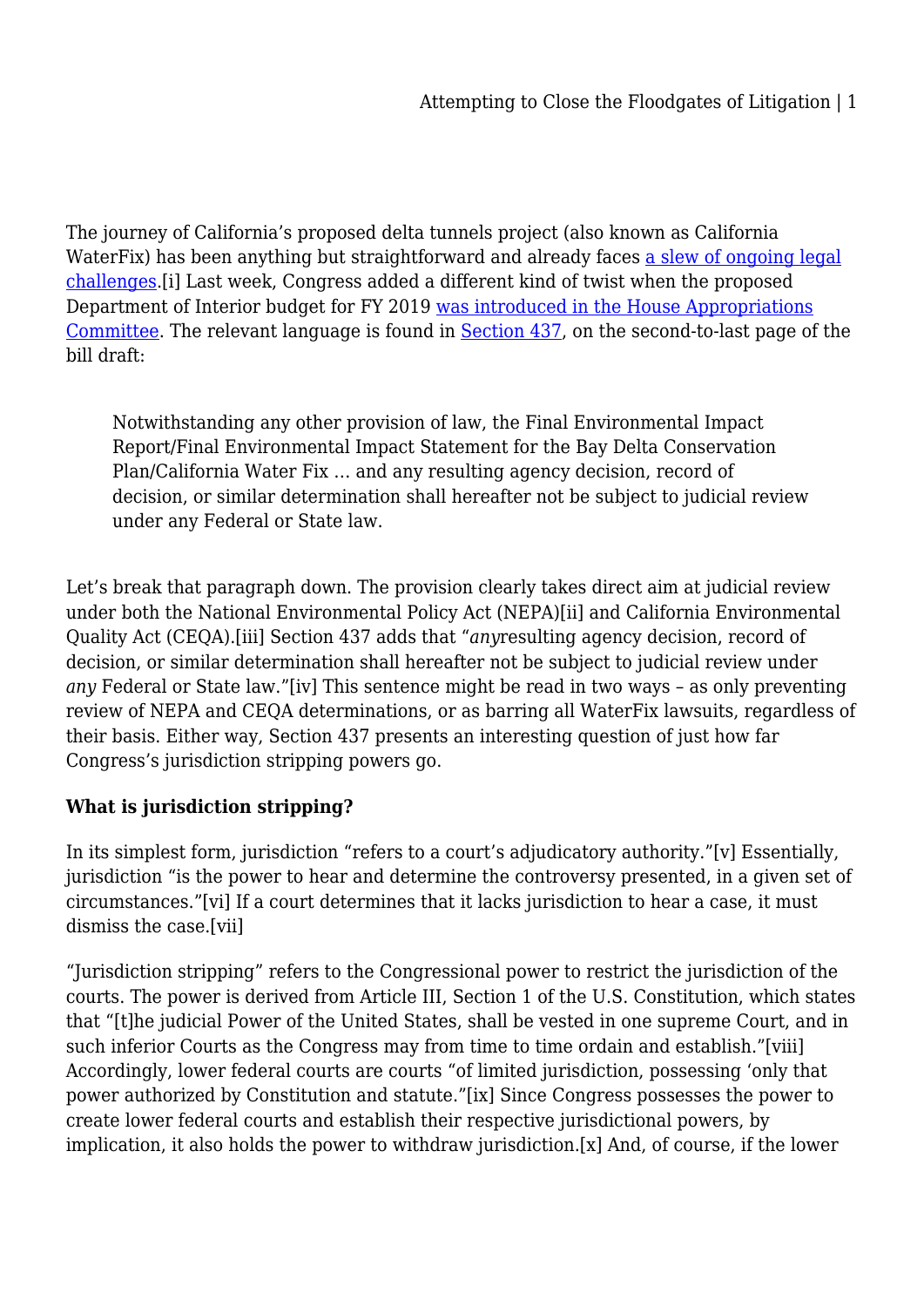federal courts lack jurisdiction to hear a particular matter, the Supreme Court does as well (the caveat being issues which invoke the original jurisdiction of the Supreme Court).[xi]

Yet, while Congress may strip jurisdiction from the federal courts, its power to do so is not unlimited. As I discuss below, the limits of Congress's ability to strip jurisdiction from the courts remain complicated and are often determined on a case-by-case basis.

## **Does Section 437 effectively strip federal courts of the ability to hear cases challenging WaterFix under federal law?**

**Probably.** As mentioned above, pursuant to Article III, Congress may define the jurisdictional boundaries of the lower federal courts. However, "[t]he separation of powers … prevents Congress from exercising the judicial power" itself.[xii] Therefore, the key question in jurisdiction stripping cases is whether Congress's activities cross the line "between permissible exercises of the legislative power and impermissible infringements of the judicial power."[xiii] To decide whether Congress has crossed this line, the Supreme Court has developed a test: "Congress violates Article III when it 'compel[s] … findings or results under old law. But Congress does not violate Article III when it 'changes the law.'"[xiv]

The clearest example of Congress impermissibly compelling a particular finding or result would be a hypothetical law that states"[i]n [the case of] *Smith v. Jones,*Smith wins."[xv] However, the distinction between compelling a particular result and merely changing the law is often not so clear cut. For instance, in *Patchak v. Zinke,* an owner of land adjacent to a parcel recently taken into trust by the Secretary of the Interior challenged the Secretary's authority to do so under the Administrative Procedures Act (APA). Congress responded by passing the Gun Lake Act, including Section 2(b) which declared, in part, the following: "Notwithstanding any other provision of law, an action (including an action pending in a Federal court as of the date of enactment of this Act) relating to the land described … shall not be filed or maintained in a Federal court and shall be promptly dismissed."[xvi] The Supreme Court upheld this provision, stating that it changed the law by stripping jurisdiction over all lawsuits related to the parcel in question.[xvii]

In this instance, Section 437 doesn't direct the federal courts to decide the merits in any particular way on a NEPA claim concerning WaterFix. Instead, like *Patchak,* it changes the law by redefining the jurisdiction of the federal courts themselves. Therefore, Section 437 would likely prevent federal courts from hearing NEPA and other federal law challenges to WaterFix.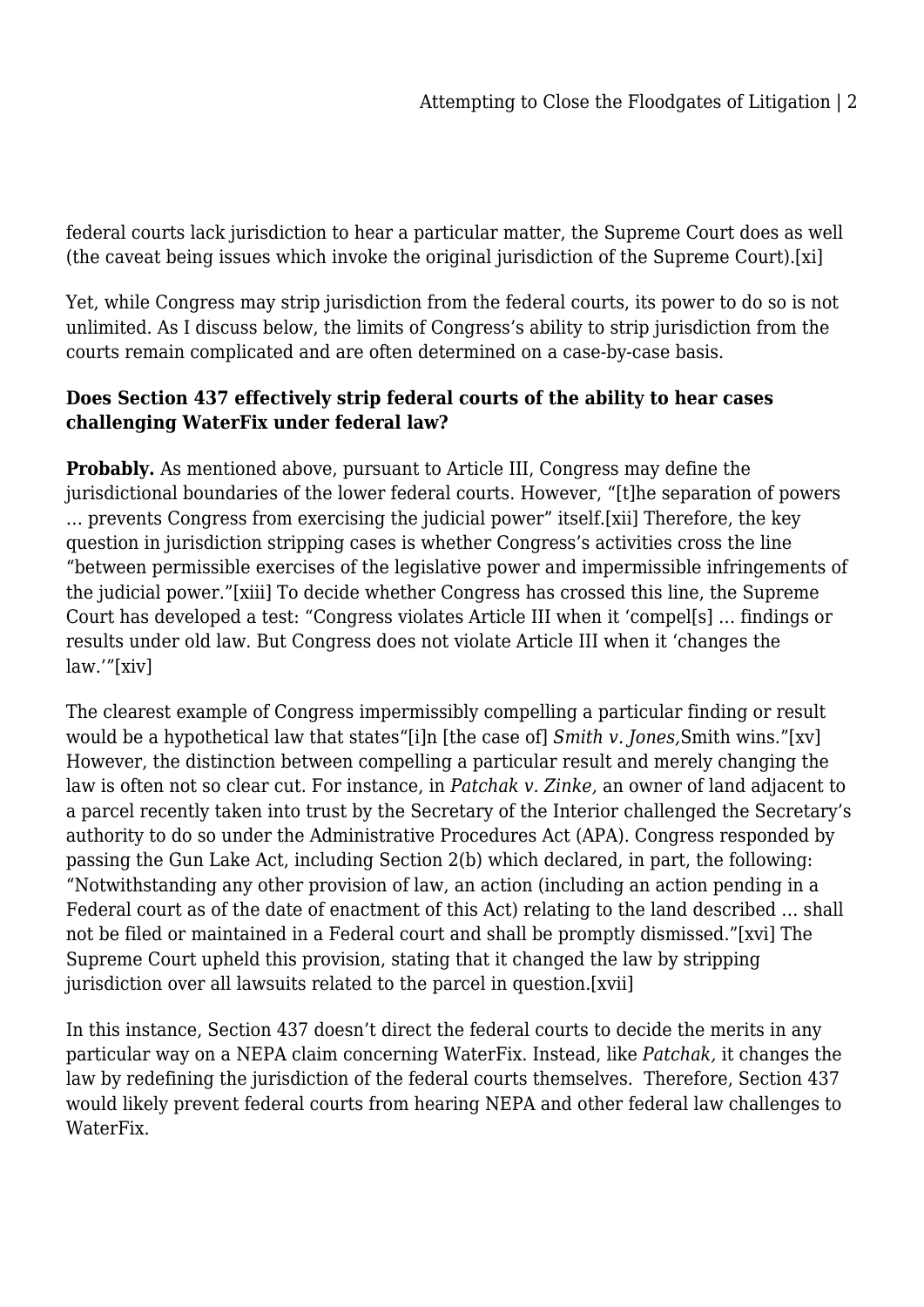### **Does Section 437 prevent federal law challenges from being brought in state court?**

**Maybe.** State courts may, of course, hear federal claims.[xviii] However, Congress may restrict state courts' ability to hear certain federal claims "by an explicit statutory directive, by unmistakable implication from legislative history, or by a clear incompatibility between state-court jurisdiction and federal interests."[xix]

Here, Section 437 arguably does not explicitly withdraw jurisdiction from state courts. § 437 only states that agency determinations regarding WaterFix "shall hereafter not be subject to judicial review under any Federal or State law." The provision does not explicitly declare that state courts cannot hear NEPA and other challenges under federal law to WaterFix. Absent an explicit statement or supporting legislative history showing otherwise, the default would be to assume that Congress only intended to restrict federal courts from hearing challenges to WaterFix.

Notably, even if Congress *did* intend to strip jurisdiction from both state and federal courts to hear federal law challenges to WaterFix, such a provision would not prevent the courts from hearing a due process or Fifth Amendment takings claim. In *Battaglia v. General Motors Corporation,* the Second Circuit dealt with a provision of the Portal-to-Portal Act which barred *both* federal and state courts from hearing specific claims under the Act. The Second Circuit reasoned that "while Congress has the undoubted power to give, withhold, and restrict the jurisdiction of courts other than the Supreme Court, it must not so exercise that power as to deprive any person of life, liberty, or property without due process of law or to take private property without just compensation."[xx] *Battaglia* suggests that if challengers to WaterFix assert a due process or Fifth Amendment takings claim, such a claim would not be barred by Section 437.

### **Does Section 437 prevent CEQA or other state law challenges from being brought in state court?**

**Probably not.** While Congress may prevent state courts from hearing federal claims, it cannot prevent state courts from hearing claims based in state law. Congress did not create the state courts; therefore it cannot restrict state jurisdiction over state law claims.[xxi] Here, Section 437 declares that agency decisions concerning WaterFix (including under CEQA) "shall hereafter not be subject to judicial review under any … State law." While this provision might prevent federal courts from hearing WaterFix state law claims, it likely does not prevent California state courts from hearing state law claims challenging the proposal.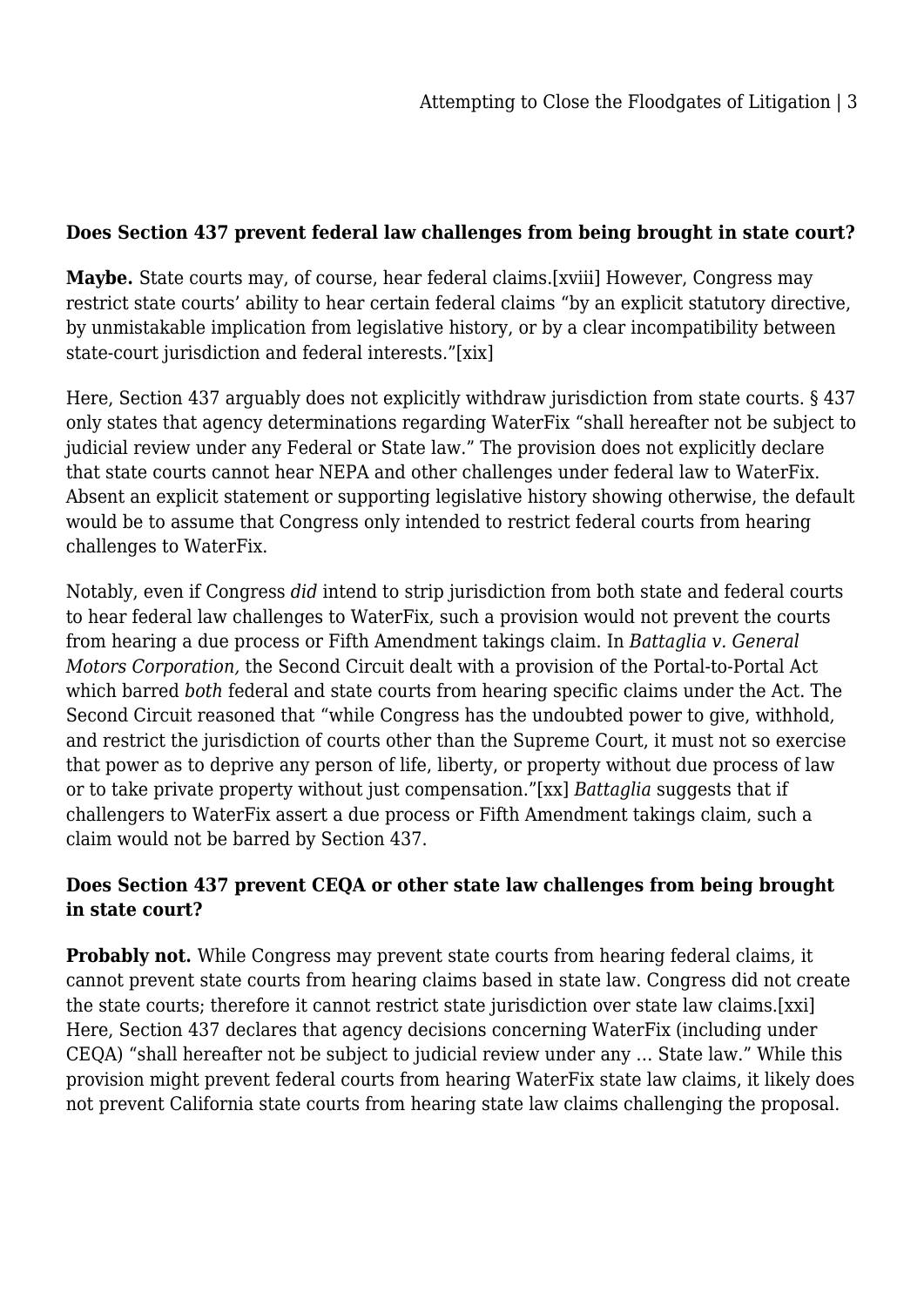#### **What happens next?**

Currently, the FY 2018 Interior appropriations bill is in front of the [House Appropriations](https://docs.house.gov/Committee/Calendar/ByEvent.aspx?EventID=108359) [Committee for markup](https://docs.house.gov/Committee/Calendar/ByEvent.aspx?EventID=108359). It was scheduled for a hearing on May 22, but was rescheduled. If the bill passes with Section 437 attached, it will be up to the courts to wrestle with defining the provision's actual effect on the WaterFix lawsuits.

Regardless of the contours of Section 437, there is no doubt that it will prevent courts from hearing at least some challenges to WaterFix. Whether such a tactic is fair, however, remains squarely in the court of public opinion.

[I] So far, 25 lawsuits have been filed against the project. Michael Doyle and Amanda Reilly, *Congress learning to padlock courthouse door,* E&E News, May 21, 2018. *Available at* https://www.eenews.net/stories/1060082265.

[ii] "Final Environmental Impact Statement" refers to NEPA. *See* 42 U.S.C. § 4332.

[iii] "Final Environmental Impact Report" refers to CEQA. *See* Cal. Pub. Res. Code § 21061.

[iv] (emphasis added).

[v] *Reed Elsevier, Inc. v. Muchnick,*559 U.S. 154, 160 (2010) (*citing Kontrick v. Ryan,*540 U.S. 443, 455 (2004)).

[vi] *In re N.L.R.B.,*304 U.S. 486, 494 (1938)*.*

 $\lceil \text{vii} \rceil$  *Id.* 

[viii] U.S. Const. Art. III, § 1.

[ix] *Beshir v. Holder,*10 F. Supp. 3d 165, 170 (D.D.C. 2014) (*citing Kokkonen v. Guardian Life Ins. Co.,*511 U.S. 375, 377 (1994)).

[x] *Kline v. Burke Construction Co.*, 260 U.S. 226, 234 (1938).

[xi] U.S. Const., Art. III, § 2.